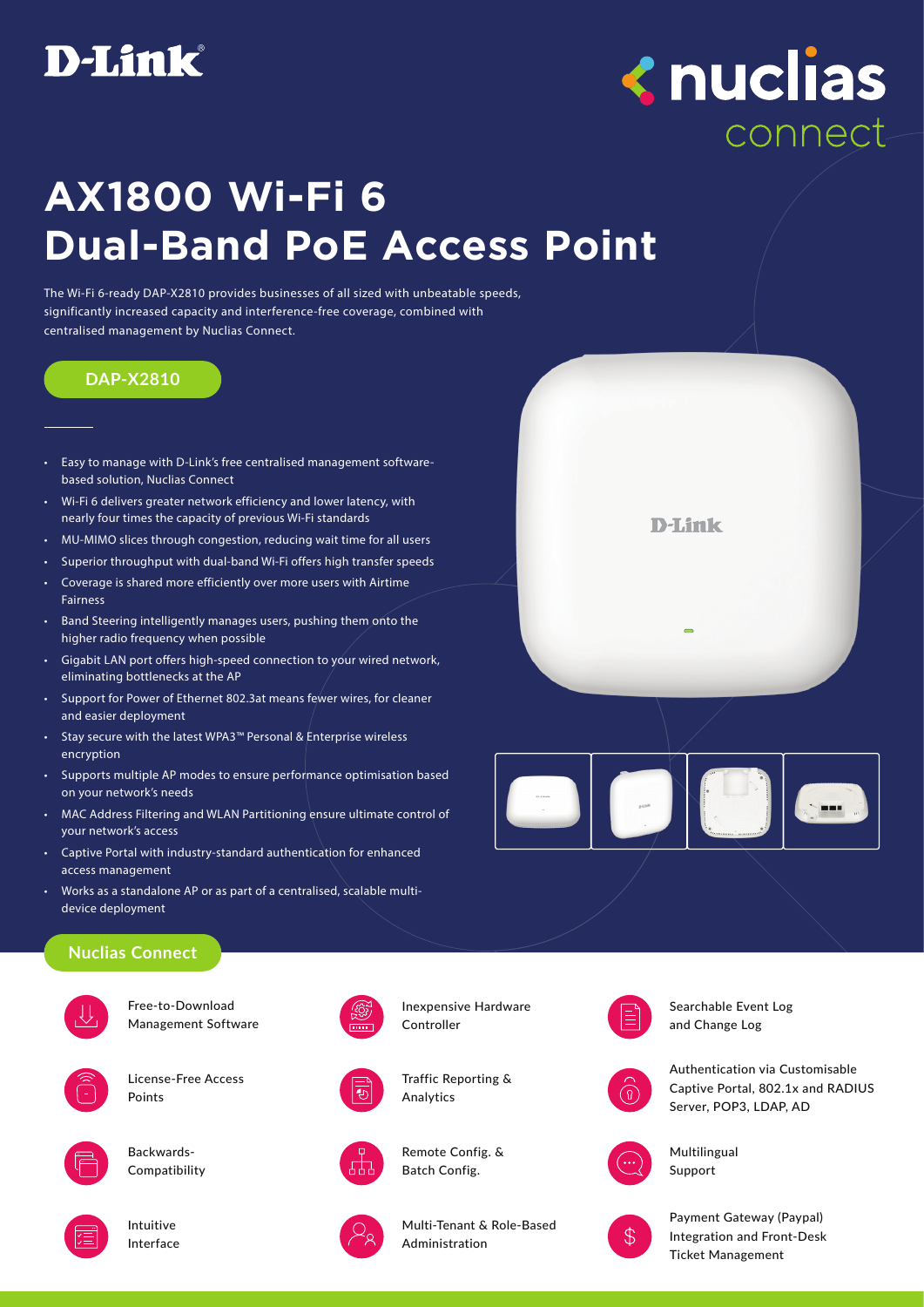### **General**

| Device Interfaces             | 1 x 10/100/1000 Mbps (PoE) Ethernet LAN,<br>1 x RJ45 console port, factory reset, power input |
|-------------------------------|-----------------------------------------------------------------------------------------------|
| l FDs                         | Power/Status                                                                                  |
| Antennas                      | 2 x dual-band internal antennas                                                               |
| Antenna Gain                  | 3.2 dBi (2.4 GHz), 4.3 dBi (5 GHz)                                                            |
| Data Signal Rate <sup>1</sup> | 2.4 GHz - Up to 575 Mbps<br>5 GHz - Up to 1200 Mbps                                           |

### **Functionality**

| <b>Standards</b>           | IEEE 802.11a/b/g/n/ac/ax, IEEE 802.3u/ab, IEEE 802.3az<br>Energy-Efficient Ethernet (EEE), IEEE 802.3at PoE |
|----------------------------|-------------------------------------------------------------------------------------------------------------|
| <b>Operating Frequency</b> | 2.4 - 2.483 GHz, 5.15 - 5.35 GHz, 5.47 - 5.85 GHz                                                           |
| Security Protocol          | WPA/WPA2/WPA3™ Personal/Enterprise, WEP                                                                     |
|                            | 64/128-bit, SSID broadcast disable, MAC                                                                     |
|                            | address access control, internal RADIUS server                                                              |

### **Software**

Network Management Web (HTTP), Secure Socket Layer (SSL), Traffic control, D-Link Nuclias Connect

| Connect 12 V / 2.5 A (optional power    |
|-----------------------------------------|
| adapter not included), IEEE 802.3at PoE |
| 19.44 W                                 |
| $> 30,000$ hours                        |
| $0^\circ$ C to 40 $^\circ$ C            |
| $-20^{\circ}$ C to 65 $^{\circ}$ C      |
| 10% to 90%                              |
| 5% to 95%                               |
| 477.4 g                                 |
| 170 x 170 x 28 mm                       |
| CE, FCC                                 |
|                                         |

1 Maximum wireless signal rate derived from IEEE standard 802.11 and 802.11ax specifications. Actual data throughput will vary. Network conditions and environmental factors, including volume of network traffic, building materials and construction, and network overhead, lower actual data throughput rate. Environmental factors may adversely affect wireless signal range.